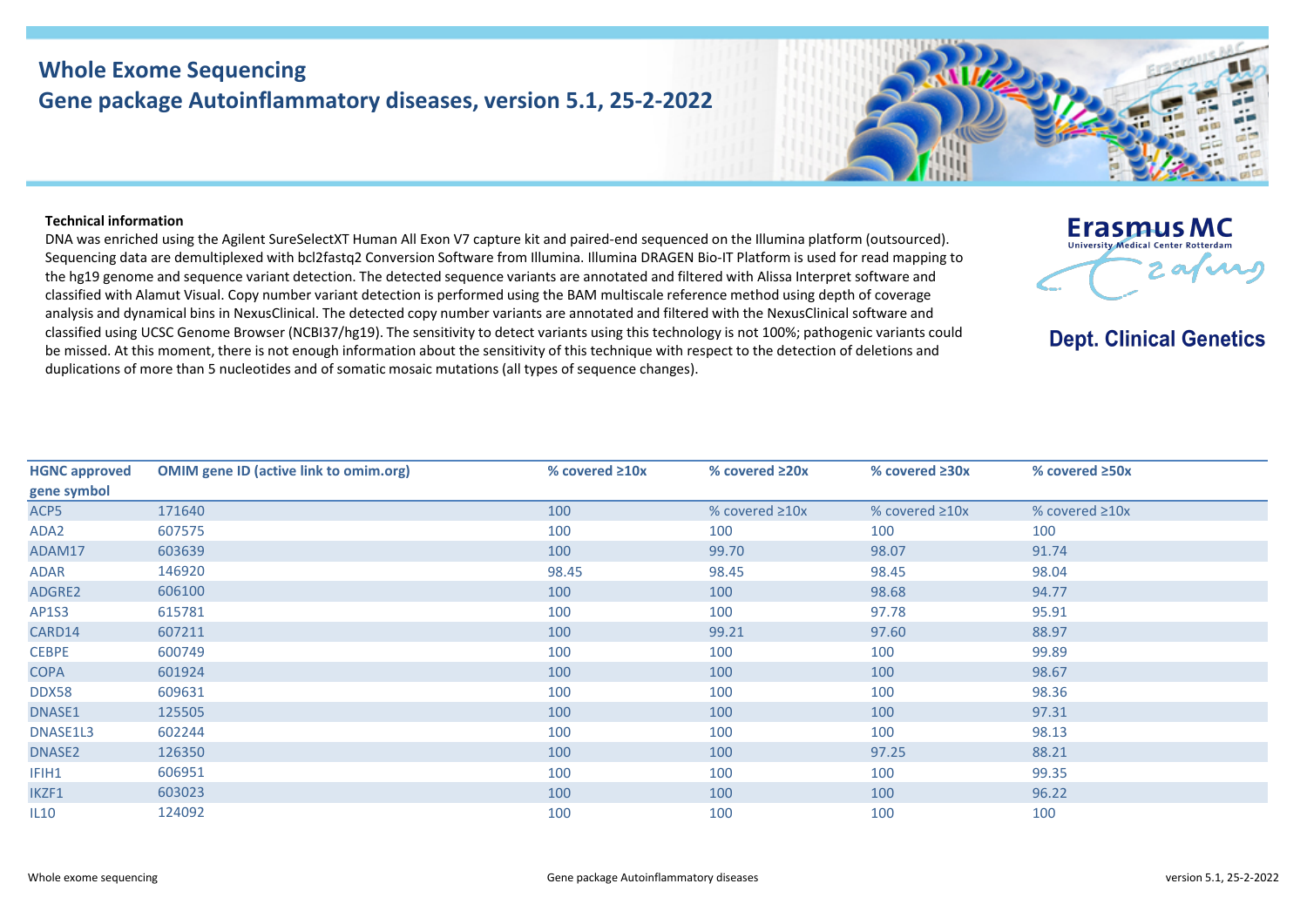| <b>HGNC approved</b> | <b>OMIM gene ID (active link to omim.org)</b> | % covered $\geq 10x$ | % covered ≥20x | % covered ≥30x | % covered ≥50x |
|----------------------|-----------------------------------------------|----------------------|----------------|----------------|----------------|
| gene symbol          |                                               |                      |                |                |                |
| IL10RA               | 146933                                        | 100                  | 100            | 98.77          | 94.77          |
| IL10RB               | 123889                                        | 100                  | 95.38          | 93.54          | 90.04          |
| IL1RN                | 147679                                        | 100                  | 100            | 100            | 99.70          |
| IL36RN               | 605507                                        | 100                  | 100            | 97.80          | 86.97          |
| LACC1                | 613409                                        | 100                  | 100            | 100            | 100            |
| LPIN2                | 605519                                        | 100                  | 100            | 100            | 98.57          |
| <b>LSM11</b>         | 617910                                        | 100                  | 93.06          | 77.89          | 64.05          |
| <b>MEFV</b>          | 608107                                        | 100                  | 100            | 99.57          | 94.81          |
| <b>MVK</b>           | 251170                                        | 100                  | 100            | 100            | 96.15          |
| NCKAP1L              | 141180                                        | 100                  | 100            | 99.60          | 94.99          |
| <b>NCSTN</b>         | 605254                                        | 100                  | 100            | 100            | 98.42          |
| NLRC4                | 606831                                        | 100                  | 100            | 100            | 100            |
| NLRP1                | 606636                                        | 100                  | 100            | 99.99          | 98.02          |
| NLRP12               | 609648                                        | 100                  | 100            | 99.26          | 94.99          |
| NLRP3                | 606416                                        | 100                  | 100            | 100            | 99.39          |
| NOD <sub>2</sub>     | 605956                                        | 100                  | 100            | 99.81          | 96.90          |
| <b>OTULIN</b>        | 615712                                        | 91.60                | 85.62          | 85.62          | 82.65          |
| PEPD                 | 613230                                        | 100                  | 100            | 98.93          | 91.34          |
| PIK3CD               | 602839                                        | 100                  | 100            | 99.61          | 98.52          |
| PLCG <sub>2</sub>    | 600220                                        | 100                  | 100            | 100            | 96.79          |
| <b>POMP</b>          | 613386                                        | 100                  | 93.37          | 85.08          | 80.85          |
| <b>PRKCD</b>         | 176977                                        | 97.63                | 97.63          | 97.63          | 97.32          |
| <b>PSENEN</b>        | 607632                                        | 100                  | 100            | 98.35          | 89.94          |
| PSMA3                | 176843                                        | 100                  | 100            | 100            | 94.92          |
| PSMB4                | 602177                                        | 100                  | 100            | 99.57          | 92.86          |
| PSMB8                | 177046                                        | 100                  | 100            | 100            | 100            |
| PSMB9                | 177045                                        | 100                  | 100            | 99.94          | 89.70          |
| PSMG2                | 609702                                        | 100                  | 100            | 100            | 99.14          |
| PSTPIP1              | 606347                                        | 100                  | 100            | 100            | 92.34          |
| RBCK1                | 610924                                        | 100                  | 100            | 100            | 91.33          |
| RIPK1                | 603453                                        | 100                  | 100            | 100            | 95.68          |
| RNASEH2A             | 606034                                        | 100                  | 100            | 99.81          | 92.38          |
| RNASEH2B             | 610326                                        | 100                  | 91.35          | 91.35          | 91.35          |
| RNASEH2C             | 610330                                        | 100                  | 100            | 100            | 100            |
| <b>RNF31</b>         | 612487                                        | 100                  | 100            | 99.20          | 95.41          |
| SAMHD1               | 606754                                        | 100                  | 100            | 100            | 100            |
| SH3BP2               | 602104                                        | 91.15                | 91.15          | 91.15          | 88.74          |
| <b>SLC29A3</b>       | 612373                                        | 100                  | 97.60          | 97.60          | 97.48          |